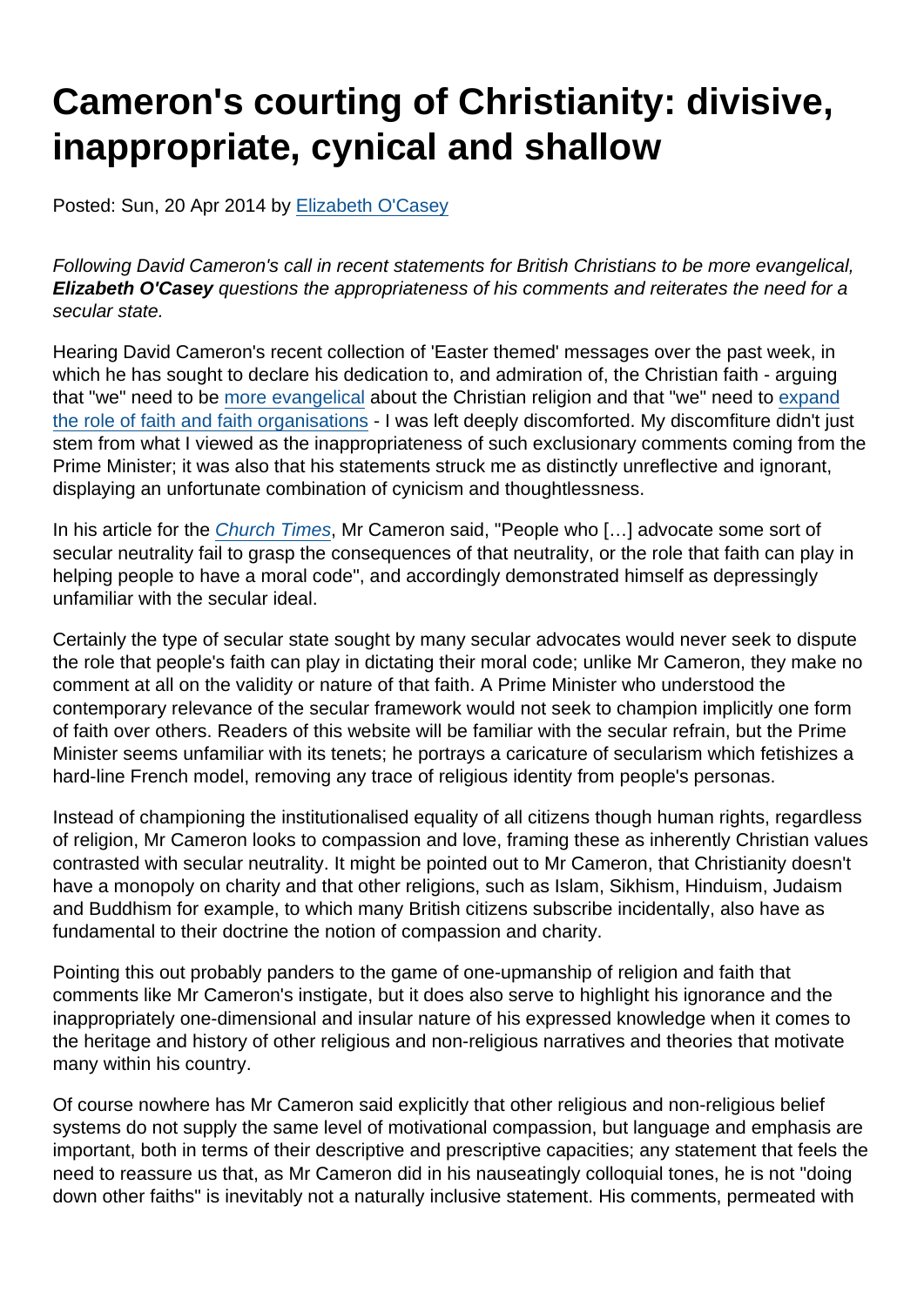an unbecoming undercurrent of censoriousness, can only be taken to imply a favouritism of one type of belief system, which is so blatantly incongruent for a man of his office. In his call for more evangelism, Mr Cameron is exclusively tying himself to one faith group, inevitably to the exclusion of others.

The openly evangelizing character of his statement perhaps reflects the views of someone who is somewhat new to such religious dedication, which is all the more wearing for the audience. Previously he took Boris Johnson's line, describing his religious faith as "a bit [like the reception for](http://www.theguardian.com/politics/2008/jul/16/davidcameron.conservatives) [Magic FM in the Chilterns](http://www.theguardian.com/politics/2008/jul/16/davidcameron.conservatives): It sort of comes and goes" (incidentally, I would argue, this is probably a more apposite description of how the majority of Britons feel about their faith).

Or perhaps, more likely, his views express those of a man keen to reach out to some of his grassroot supporters whom he upset with the legalisation of gay marriage. They certainly cannot be said to reach out to the British populace as a whole; with some serendipitous timing, the results of a WIN/Gallup International poll just released, show that British citizens are [amongst the most](http://www.telegraph.co.uk/news/religion/10771044/UK-among-most-sceptical-in-world-about-religion.html) [sceptical](http://www.telegraph.co.uk/news/religion/10771044/UK-among-most-sceptical-in-world-about-religion.html) in the world about religion.

Another striking thing about Mr Cameron's statement, is his pernicious manoeuvre to hand over responsibility for welfare and public services to one section of society (who he deems, for some unargued reason, the best for that job) whilst at the same time imbuing that section of society with a moral righteousness.

What Mr Cameron is promoting through his ideal of the newly-aggrandised "Big Society" (along with Mr Cameron himself, it's [now got a co-author apparently](http://www.channel4.com/news/big-society-david-cameron-church-faith-easter-reception): "Jesus Christ, our saviour"!) is a divisive and unequal tendering out of services (such as those for homeless people, youth groups, women's centres, advice centres, and health initiatives), to independent faith-based bodies. One example of what it can only be assumed Mr Cameron would favour, is [the Catholic Children's](https://www.secularism.org.uk/catholic-agency-commissioned-to.html) [Society](https://www.secularism.org.uk/catholic-agency-commissioned-to.html) ([which requires its counsellors](http://www.guardian.co.uk/world/2011/aug/28/christain-activists-grab-moral-agenda) to "uphold and promote the Catholic ethos of the agency") being awarded an £89,000 contract to provide advice to schoolchildren on matters including contraception and pregnancies by Richmond Council a few years ago.

Of course, the public good of education has been tendered out to religious bodies for a long time now, and it serves as an example of how, institutionalised sectarianism that divides children on the contextually-arbitrary grounds of their parents' religious beliefs, can harmfully impact social cohesion within our society.

Along with expanding the role of faith-based organisations in the UK, Mr Cameron observed that Christians are the most persecuted religious group in the world. Whilst there is good evidence [that](http://www.spectator.co.uk/features/9041841/the-war-on-christians/) [this may the case](http://www.spectator.co.uk/features/9041841/the-war-on-christians/), it seems a little vulgar to imply that a concern for Christians should come from the UK, because "we are a Christian country" (whatever that even means?). Instead, Mr Cameron should be highlighting the desperate plight of all [religious](https://www.secularism.org.uk/news/2014/01/53-billion-suffer-restrictions-on-religious-freedom-around-the-world) and [non-religious minorities](http://freethoughtreport.com/) around the world.

On this issue, Mr Cameron's words wouldn't be quite so unconvincing if he and his government were doing more to combat persecution against Christians and those of other beliefs abroad. For example, the UK has thus far used none of the influence it has with Pakistan (considered [one of](http://www.pewforum.org/files/2014/01/RestrictionsV-full-report.pdf) [the most hostile nations](http://www.pewforum.org/files/2014/01/RestrictionsV-full-report.pdf) for religious minorities in the world) to ask that it might reconsider some of its more [unsavoury policies against Christians](http://www.bbc.co.uk/news/world-asia-26781731) and its [Ahmadi community](http://news.bbc.co.uk/1/hi/8744092.stm). Quite the contrary, amidst Cameron's naïve talk of the blanket benefits of aid spending by the UK, it has just increased its aid to Pakistan by £180 million.

Some will argue that Mr Cameron's comments are natural at Easter time, and that to take issue with them is to overreact, but his comments are far more invidious than such a presentation would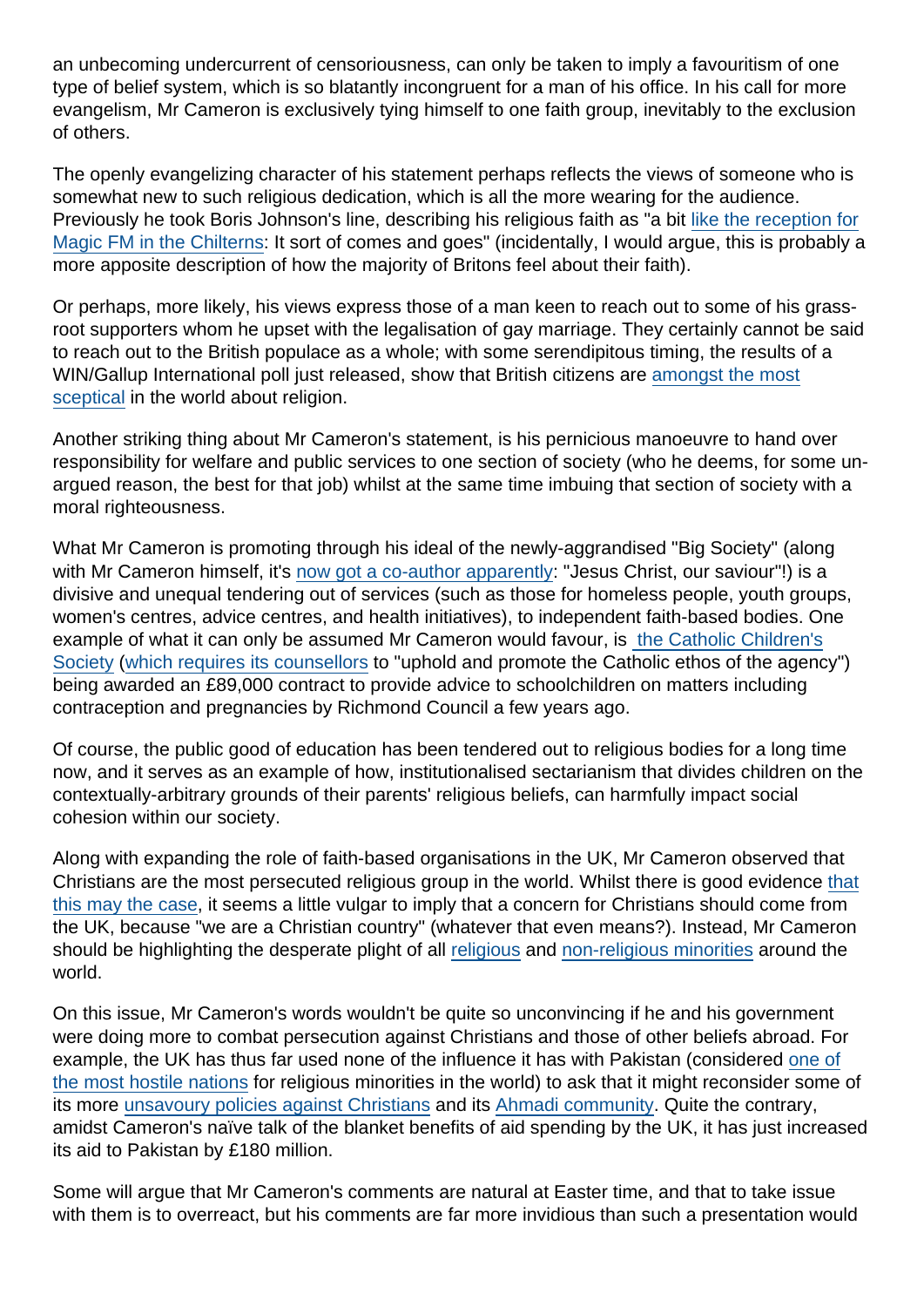suppose. His collection of Easter addresses represents an explicit classification of Britain as Christian, inevitably to the exclusion of the many citizens who do not identify that way, and as such are divisive and improper coming from the Prime Minister. His comments also lack nuance, or an adequate understanding of the importance, for unity and justice, of people being identified as rights-bearing citizens first and foremost, with democratic autonomy and equality, regardless of which faith they happen to have, or not have.

#### Elizabeth O'Casey

Elizabeth O'Casey is the former policy and research officer at the National Secular Society, and Head of Delegation to the United Nations Human Rights Council for the International Humanist and Ethical Union (IHEU). Follow her on Twitter [@ElizabethOCasey](https://twitter.com/elizabethocasey?lang=en)

- [Share on What's App](whatsapp://send?text=http://www.secularism.org.uk/opinion/2014/04/camerons-courting-of-christianity-inappropriate-cynical-and-shallow?format=pdf)
- [Share on Facebook](https://www.facebook.com/sharer/sharer.php?u=http://www.secularism.org.uk/opinion/2014/04/camerons-courting-of-christianity-inappropriate-cynical-and-shallow?format=pdf&t=Cameron)
- [Share on Twitter](https://twitter.com/intent/tweet?url=http://www.secularism.org.uk/opinion/2014/04/camerons-courting-of-christianity-inappropriate-cynical-and-shallow?format=pdf&text=Cameron)
- [Share on Email](https://www.secularism.org.uk/share.html?url=http://www.secularism.org.uk/opinion/2014/04/camerons-courting-of-christianity-inappropriate-cynical-and-shallow?format=pdf&title=Cameron)
- [Subscribe to RSS Feed](/mnt/web-data/www/cp-nss/feeds/rss/news)

Tags: [Big Society](https://www.secularism.org.uk/opinion/tags/Big+Society), [Church & State](https://www.secularism.org.uk/opinion/tags/Church+&+State), [Church of England](https://www.secularism.org.uk/opinion/tags/Church+of+England), [David Cameron](https://www.secularism.org.uk/opinion/tags/David+Cameron)

## Related Campaigns

### **[Disestablishment](https://www.secularism.org.uk/disestablishment/)**

We want to separate church and state so no religion has undue influence over our politics & society.

[Read More](https://www.secularism.org.uk/disestablishment/)

### [Scrap the Bishops' Bench](https://www.secularism.org.uk/scrap-bishops-bench/)

We campaign to scrap the archaic, unfair and undemocratic Bishops' Bench in the House of Lords.

[Read More](https://www.secularism.org.uk/scrap-bishops-bench/)

[Religion & state](https://www.secularism.org.uk/religion-and-state/)